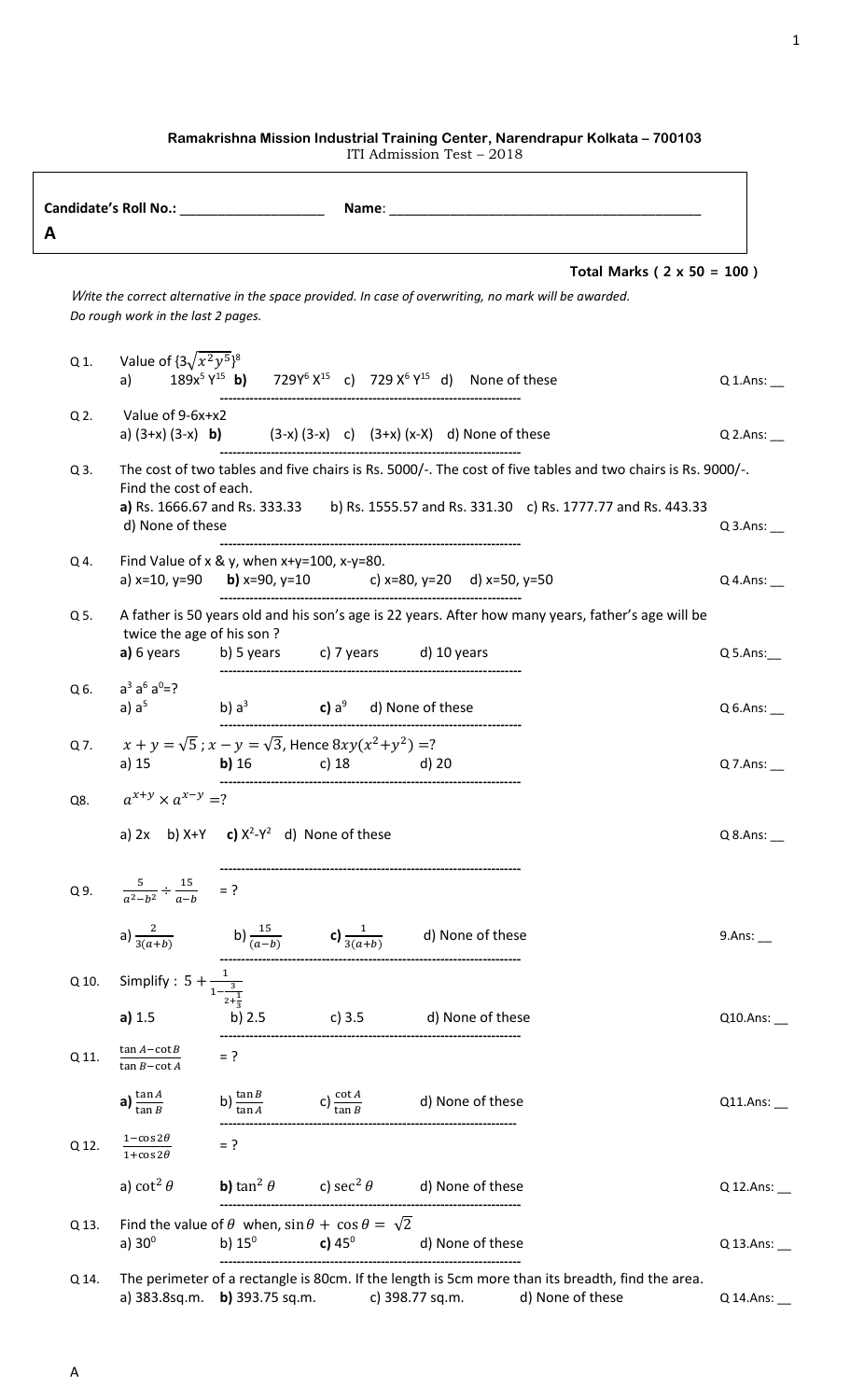| Q 15. | A path way 2m wide runs outside a rectangular lawn 24m long and 16m broad.<br>Calculate the area of path.                                                                                                                                                                                         |                                                                  |                                                                          |       |                                                                                                                    |                            |
|-------|---------------------------------------------------------------------------------------------------------------------------------------------------------------------------------------------------------------------------------------------------------------------------------------------------|------------------------------------------------------------------|--------------------------------------------------------------------------|-------|--------------------------------------------------------------------------------------------------------------------|----------------------------|
|       | a) 172 sq.m.                                                                                                                                                                                                                                                                                      |                                                                  | b) $170$ sq.m. c) $176$ sq.m. d) None of these                           |       |                                                                                                                    | Q 15.Ans: $\qquad \qquad$  |
| Q 16. | In a right angle triangle, the sum of the two acute angles is equal to the third angle and the<br>difference between them is $50^0$ . Find each angle of triangle.<br>a) $90^0$ , $50^0$ , $40^0$ <b>b)</b> $90^0$ , $70^0$ , $20^0$ <b>c</b> ) $90^0$ , $60^0$ , $30^0$ <b>d</b> ) None of these |                                                                  |                                                                          |       |                                                                                                                    | Q16.Ans:                   |
| Q 17. | An isosceles triangle has base of 200mm. and its area is 2000sq.mm. Find the length of sides.<br>$a)$ 102 $mm$ .                                                                                                                                                                                  |                                                                  | b) 105mm. c) 106mm. d) None of these                                     |       |                                                                                                                    | Q 17.Ans: __               |
| Q 18. | The lateral surface area of cylinder is 1000cm <sup>2</sup> and radius of its base is 20cm.<br>Find the volume of the cylinder.<br>a) 8000c.c.                                                                                                                                                    |                                                                  |                                                                          |       | b) 6000c.c. $\qquad \qquad c)$ 5000c.c. $\qquad \qquad$ d) None of these                                           | Q 18.Ans: $\qquad$         |
|       |                                                                                                                                                                                                                                                                                                   |                                                                  |                                                                          |       |                                                                                                                    |                            |
| Q 19. | Find the volume of equilateral triangle prism having side 6cm and length 16cm.<br>a) 249.408 c.c. b) 250.88 c.c. c) 255.546 c.c. d) None of these                                                                                                                                                 |                                                                  |                                                                          |       |                                                                                                                    | Q 19.Ans:                  |
| Q 20. |                                                                                                                                                                                                                                                                                                   |                                                                  |                                                                          |       | The base of conical tent is 19.2 m. in diameter and the height of its vertex is 2.8 m. What area of canvas is      |                            |
|       | required to put up such tent?<br>a) $300.47m2$                                                                                                                                                                                                                                                    |                                                                  | <b>b)</b> 301.7 m <sup>2</sup> c) 303.47 m <sup>2</sup> d) None of these |       |                                                                                                                    | $Q$ 20. Ans: $\_\_$        |
| Q21.  | When some detergent is added to water, the tension -                                                                                                                                                                                                                                              |                                                                  | a) Increases <b>b)</b> decreases c) remains unaffected d) None of these  |       |                                                                                                                    | Q21.Ans:                   |
| Q 22. |                                                                                                                                                                                                                                                                                                   |                                                                  |                                                                          |       | Unit of resistance is - a) volt $\times$ ampere b) volt <sup>2</sup> $\times$ ampere c) volt/ampere d) ampere/volt | $Q$ 22. Ans: $\_\_$        |
| Q 23. | A temperature at which both the Fahrenheit and the centigrade scales have the same value is<br>a) $-60^{\circ}$                                                                                                                                                                                   | <b>b)</b> -40 <sup>0</sup> c) -20 <sup>0</sup> d) 0 <sup>0</sup> |                                                                          |       |                                                                                                                    | Q. 23.Ans: __              |
| Q 24. | The mode of transmission of heat in which heat carried by moving particles is $-$<br>a) Conduction b) radiation c) wave motion $\mathbf d$ ) convection                                                                                                                                           |                                                                  |                                                                          |       |                                                                                                                    | $Q$ 24. Ans: $\frac{Q}{Q}$ |
| Q 25. | The temperature of liquid during vapourization -                                                                                                                                                                                                                                                  |                                                                  |                                                                          |       |                                                                                                                    |                            |
|       | a) increases <b>b)</b> decreases <b>c</b> ) remains same d) comes to $100^{\circ}$ C                                                                                                                                                                                                              |                                                                  |                                                                          |       |                                                                                                                    | $Q$ 25. Ans: $\_\_$        |
| Q 26. | HP is the unit of $-$ a) 2N b) 0.75N c)0.5N                                                                                                                                                                                                                                                       |                                                                  |                                                                          | d) 1N |                                                                                                                    | $Q$ 26.Ans: $\_\_$         |
| Q 27. | The fixed resistance is called $-$ a) switch <b>b</b> ) resistor c) rheostat d) key                                                                                                                                                                                                               |                                                                  |                                                                          |       |                                                                                                                    | Q 27.Ans: ____             |
| Q 28. | Pascal is the unit of $-$ a) force <b>b)</b> pressure c) impulse d) energy                                                                                                                                                                                                                        |                                                                  |                                                                          |       |                                                                                                                    | $Q$ 28. Ans: $\_\_$        |
| Q 29. | The mechanical advantage of an inclined plane is 2. Its inclination is $-$<br>a) $45^{\circ}$                                                                                                                                                                                                     | <b>b)</b> 30 <sup>0</sup> c) $65^0$ d) $25^0$                    |                                                                          |       |                                                                                                                    | Q 29.Ans: __               |
| Q 30. | The gravitational unit of work in S.I. system is -                                                                                                                                                                                                                                                |                                                                  |                                                                          |       | a) Gram weight b) dyne-centimeter c) gram centimeter/second d) gram centimeter                                     | Q 30.Ans: __               |
| Q 31. | Super phosphate of lime contains -                                                                                                                                                                                                                                                                |                                                                  |                                                                          |       | a) calcium sulphate b) hydrated calcium sulphate c) calcium chloride <b>d</b> ) calcium phosphate                  |                            |
| Q 32. | Which of the following is a compound?                                                                                                                                                                                                                                                             |                                                                  |                                                                          |       |                                                                                                                    | $Q$ 31. Ans: $\_\_$        |
|       | a) ozone                                                                                                                                                                                                                                                                                          | <b>b)</b> marble c) diamond d) deuterium                         |                                                                          |       |                                                                                                                    | $Q$ 32. Ans: $\_$          |
| Q 33. | In a double bond containing two atoms there is a shearing of $-$<br>a) 1electron                                                                                                                                                                                                                  | <b>b)</b> 2electron c) 4 electron d) All of these                |                                                                          |       |                                                                                                                    | Q 33.Ans: __               |

**-----------------------------------------------------------------------**

Q 34. Fossil fuel is the mixture of – a) coal and petroleum **b**) coal and wood c) coal tar and charcoal d) LPG and coke Q 34.Ans: